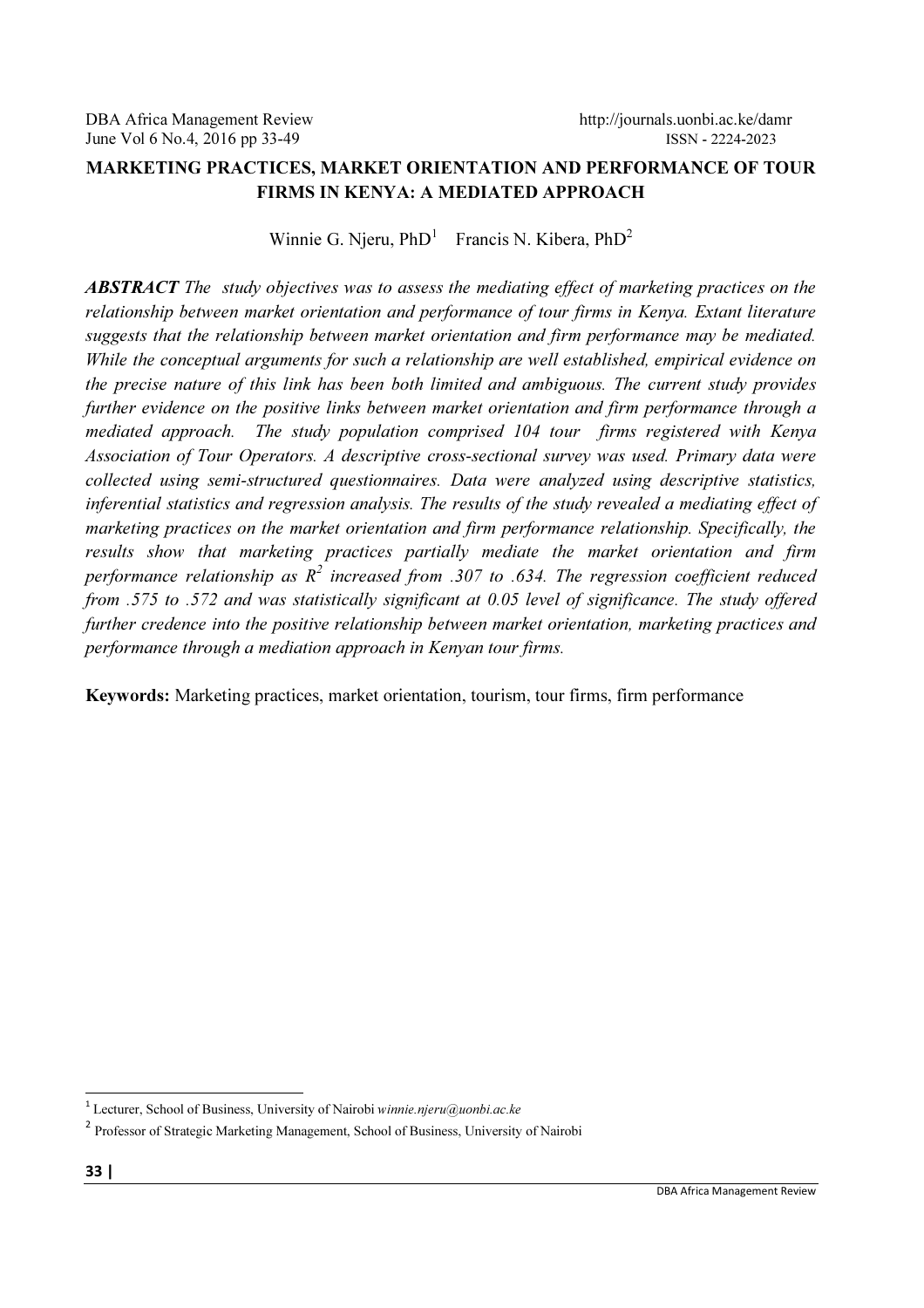# Introduction

Market orientation has been recognized by scholars and practitioners as the cornerstone of modern marketing thought, a key source of competitive advantage and one of the determinants of superior firm performance. In a rapidly changing market place characterized by ever changing customer needs and preferences, rapid technological advances, globalization, deregulation of markets and complex competitive landscape, firms must continually anticipate changing customer needs and preferences; monitor competitor activities and configure their internal resources and operations more effectively and efficiently than their competitors.

To achieve this, firms develop a market orientation which facilitates the coordinated application of resources focused on delivering superior customer value, generate, disseminate and utilize market information (Narver & Slater 1994; Kohli & Jaworski, 1990). The concept of market orientation is grounded on the marketing concept and forms the foundation of implementing the marketing concept within the organization (Kirca, et al. 2005). According to Kotler (2003), firms that operate according to the marketing concept create profits through customer satisfaction. The primary objective of market orientation is to deliver superior customer value, which is based on knowledge derived from competitor and customer analyses and the process by which this knowledge is gained and disseminated throughout the organization (Narver & Slater 1990, Kumar, et al. 2011). Firms that are market oriented deliver superior customer value and outperform firms that have low degrees of market orientation ( Deshpande et al.1993; Jaworski & Kohli, 1993; Narver & Slater, 1990)

The tourism and travel sector has been seen to grow at a faster rate than both the wider economy and other significant sectors such as financial services and health care among others (World Travel and Tourism Council, 2015). In Kenya, the tourism sector is the largest contributor to GDP after agriculture and manufacturing. In 2014, the sector generated USD 7.6 trillion which translates to 10% of global Gross Domestic Product (GDP) and 277 million jobs for the global economy while in Kenya, the total employment contribution was 543,500 jobs translating to 9.2 % and 10.5 % of the Country's GDP (Travel and Tourism Council, 2015). The performance of the tourism sector in Kenya has however been characterized by fluctuations both in revenue and visitor arrivals, slow-down in the global economy, negative travel advisories by western countries following security concerns, increased global competition and inadequate marketing strategies.

The tourism industry comprises different types and sizes of businesses such as accommodation and transportation providers, catering and entertainment providers, tour firms and travel agencies. According to Budeanu (2009) tour firms have been identified as the central link in the tourism distribution chain and the most influential actors in the industry. As the intensified competition for tourists and the accompanying revenue that they generate for a firm and the economy increases, the emphasis on tourism is evident (Harrison, 2001). It is against this background that countries have continued to accord significant attention to the tourism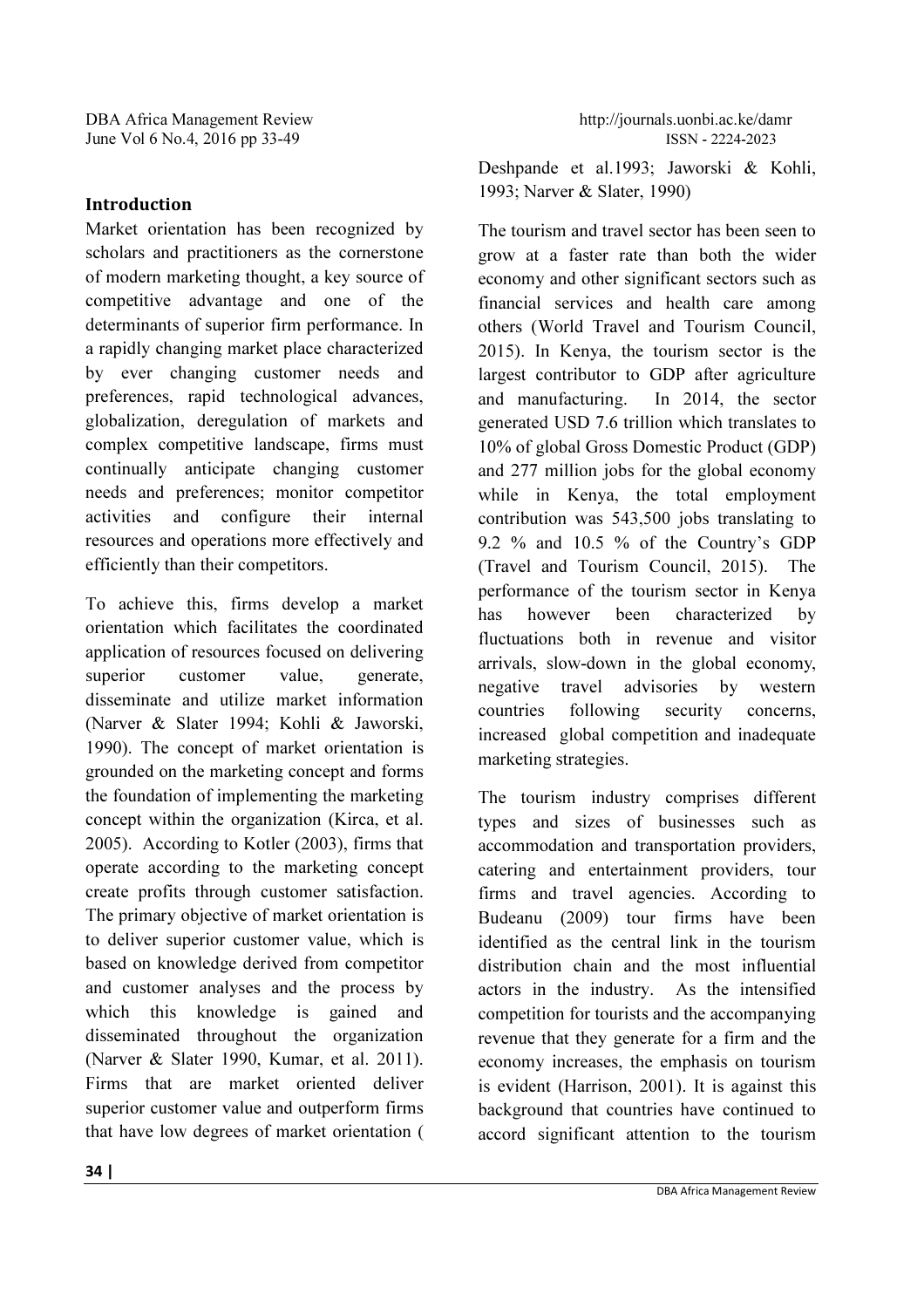industry. The tourism product is unique in that consumption is at the point of production ( in situ) unlike other products and services (Dieke, 2001).

According to Sigala (2008), tour firms can influence volume and direction of tourism flows in the chosen destination. The intensified competition for the tourism markets has also led to the relevance of market orientation as an important strategy for the success of tour firms as they market and grow destinations in their tourism packages.

Firms seeking to remain competitive and achieve superior firm performance have to anticipate what their customers want and at the same time determine if they are satisfied with the firm's products and services. A firm's success in today's turbulent and dynamic business environment is dependent on adopting the changing and evolving customer needs and preferences. In a stable market place with unchanging customer needs and preferences, fewer strategic marketing strategies are required and therefore a lower degree of market orientation (Kohli & Jaworski, 1990). The Kenyan business environment in general and specifically the tourism sector cannot be classified as stable and therefore tour firms may are expected to adopt market orientation and marketing practices in order to achieve superior performance.

The concept of market orientation and the positive effect it has on firm performance has received considerable attention in developed economies (Jaworski & Kohli 1993, Slater & Narver 1994, Pulendran et al. 2000). Market orientation has been widely accepted to be a market driver that enhances firm performance in the developed economies (Kirca et al. 2005; Ellis,2006). Conversely, findings from developing economies have been mixed and ambiguous. Where studies have been carried out in developing countries, researchers have occasionally failed to find a positive market orientation and performance relationship and questioned its generalizability (Ngai & Ellis 1998; Appiah-Adu & Singh, 1998). Different scholars and researchers have conceptualized and assessed the construct differently resulting in diverse measurement models and performance implications. When investigating the impact of market orientation on firm or Strategic Business Unit (SBU) performance, some studies have provided mixed results (Harris, 2001; Jaworski & Kohli, 1993); Nonsignificant or negative relationships (Diamantopoulos & Hart 1993; Greenley, 1995; Kumar, et al. 2011). In addition, there are limited studies on the market orientation and performance in Kenya and Nigeria (Winston &Dazie, 2002; Njeru 2013).

While many scholars have studied and suggested a direct relationship between market orientation and firm performance, others have suggested a moderated link (Matsuno, Mentzer, & Rentz, 2000) or a mediated link (Narver & Slater, 1994a; Day & Wensley, 1988; Han et al., 1998; Hult, et al. 2001). Some studies provide evidence that the market orientation and performance relationship is partially mediated or fully mediated (Baker & Sinkula, 1999; Chang & Chen, 1998; Matear, et al. 2002). There is therefore need to empirically investigate the relationship between market orientation marketing practices and firm performance.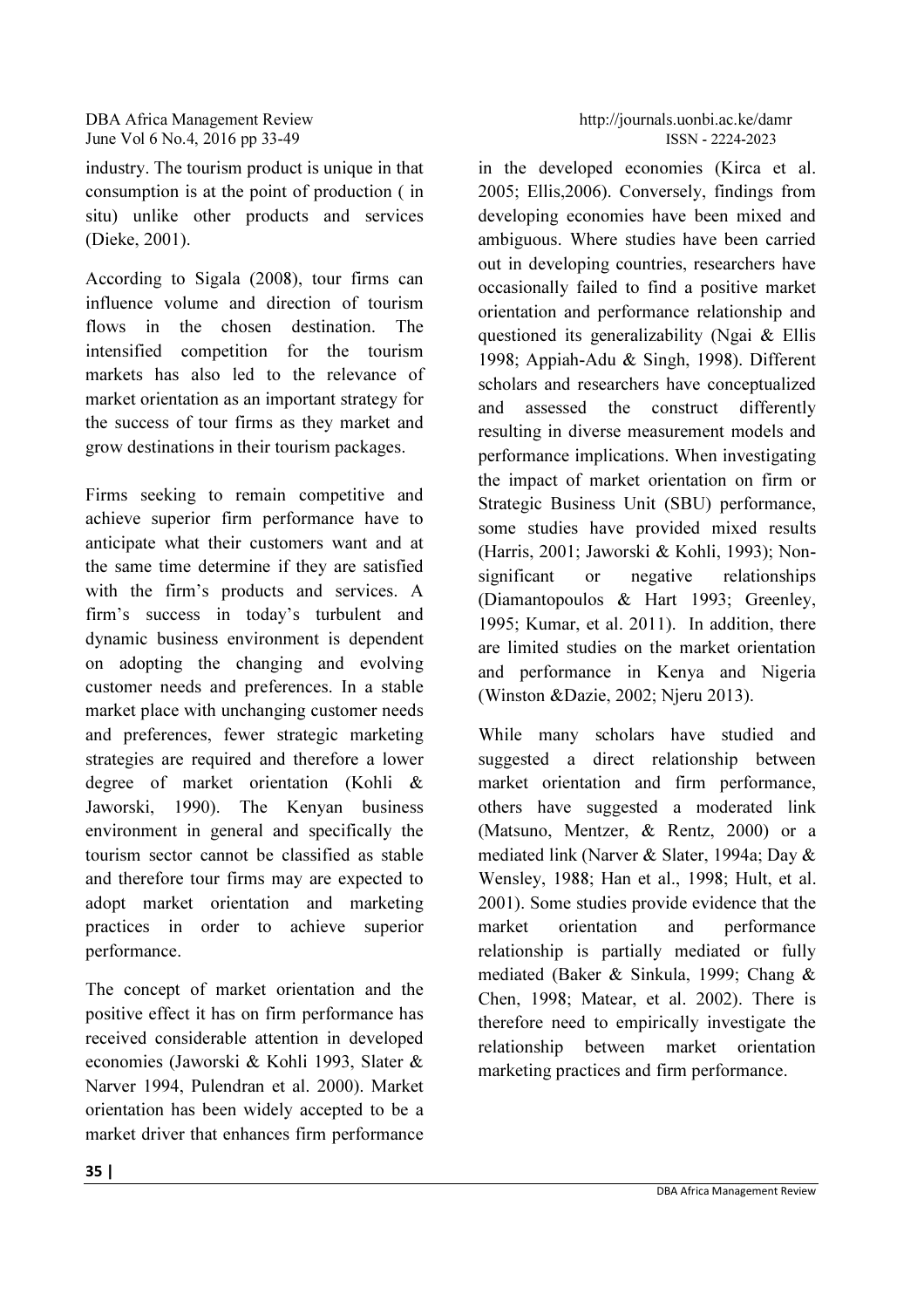# Literature Review

The Resource based view of the firm suggests that performance is based on the resource profile of the firm and explains why some companies enjoy superior financial performance. (Wernerfelt, 1984). For firms to achieve sustainable competitive advantage, they must possess key resources, capabilities and attributes which are valuable rare, difficult to imitate and not substitutable which are in turn effectively deployed in the chosen markets (Baker & Sinkula, 2005). Firms with superior capabilities are better placed to generate information, develop goods and services that meet customer needs and wants. Day (1994) argues that intangible assets such as market orientation, organizational learning and knowledge management allow firms to develop abilities that can enhance performance.

There exist diverse definitions of market orientation by different scholars. According to Shapiro (1988) market orientation is seen from a decision making perspective and represents a set of processes touching on all aspect of the company. Kohli and Jaworski (1990) view market orientation from the information processing activities. They define market orientation as the generation and dissemination of organization wide information and the appropriate responses to customer needs, preferences and competition. On their part, Narver and Slater (1990), view market orientation as a set of behavioral components comprising three behavioral components; customer orientation, competitor orientation, and inter-functional co-ordination and two decision criteria; long-term focus and profitability that most effectively and

efficiently develops necessary behaviors for the creation of superior customer value.

 Ruekert (1992) observes market orientation as an organizational strategy process and defines the level of market orientation in a business unit as the degree to which the business unit obtains and uses information from customers; develops a strategy which will meet customer needs; and implements that strategy by being responsive to customer needs and wants. Deshpande et al. (1993), defines market orientation as customer orientation and is viewed as the business culture. Customer orientation is therefore a set of beliefs that puts the customer's interest first while not excluding those of other stakeholders. Day (1994) emphasizes superior organizational skills in understanding and satisfying customers while Homburg and Pflesser, (2000) put forth an integrationist approach.

The indicators of measuring firm performance are not universally agreed upon. Different scholars have used different definitions of the term performance which is tailored to fit the individual research purpose (Langfield-Smith & Chenhall, 2007). Venkatraman and Ramanujam (1986) classify performance measures according to different firm levels such as financial indicators (purely economic indicators), non-economic indicators (such as market share), product development or production efficiency and organizational effectiveness. On their part, Kaplan and Norton's (1996) balance scorecard, firm performance is viewed as a multi-dimensional construct which include financial, operational and customer-related performance measures. Lusthaus et al. (1999) propose the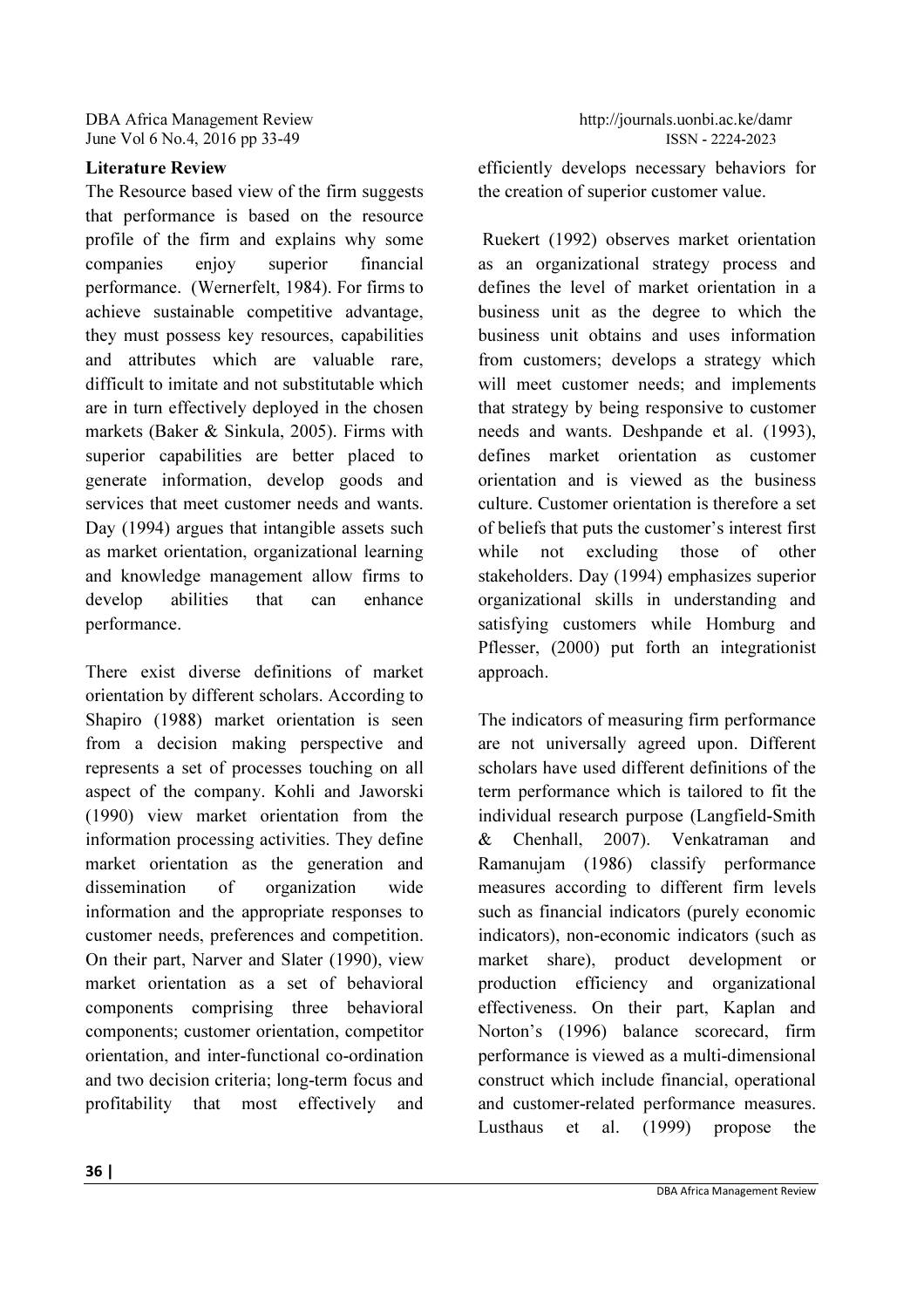organizational assessment (OA) framework to measure firm performance. They suggest that performance can be measured in terms of effectiveness, efficiency, relevance and financial viability. They define effectiveness as the degree to which an organization moves towards the attainment of its mission and realization of its goals; efficiency as the firm's ability to maximize the use of resources to reach its purpose; relevance as the ability to change to meet stakeholder requirements over time and financial viability as the ability to generate and manage resources adequately to ensure ongoing existence. Similary, Ruekert and Walker (1987) opine that firm performance is based on three dimensions; effectiveness (success of procedures such as changes of sales growth rate and market), efficiency (ratio of input to output such as investment return and pre-tax profit) and adaptability (responsiveness to opportunities afforded by changes in the business environment for example, number of new products that succeed during a particular time).

Economic and non-economic performance measures have also been considered over time in an effort to assist marketers fully understand the performance consequences of their strategies (Matsuno & Mentzer, 2000). Economic firm performance dimensions in the market orientation literature include return on investment, return on assets, profit, sales volume, market share, revenues, product or service quality and overall financial position. Non-economic measures encompass customer loyalty, customer satisfaction and employees' organizational commitment, company image and social acceptance (Narver & Slater, 1990; Jaworski &Kohli, 1993). Bourne et al. (2003) view performance measurement as the process of quantifying the efficiency and effectiveness of an action. They argue that effectiveness is the extent to which customer requirements are met, while efficiency is a measure of how cost-effectively the firm's resources are utilized when providing a given level of customer satisfaction. According to Hubbard's (2009) Sustainable Balanced Score Card, organizational performance is measured in terms of financial, internal process, customer/market, learning and development, social and environment.

Marketing is a business practice that focuses on the importance of having a profound appreciation for the customer so that the marketer can match or surpass the needs of the intended customer better than the competition and as a result provide the organization with a sustainable competitive advantage (Moloney et al. 2005). Marketing mix is a fundamental concept in marketing, a major determinant of any firm's short and long- term success and a differential advantage in any marketing environment.

Majority of firms have adopted the traditional concept of marketing mix elements which consists of product, price, place and promotion. Ghouri et al. (2011) opine that efficient practice of implementing marketing practices can contribute to the growth of a business in terms of sales volumes, goodwill, market share and competitiveness. Organizations with a well-integrated marketing programme can transform resources into valuable inputs which enable firms to achieve a competitive advantage (Day, 1994; Vorhies & Morgan, 2005).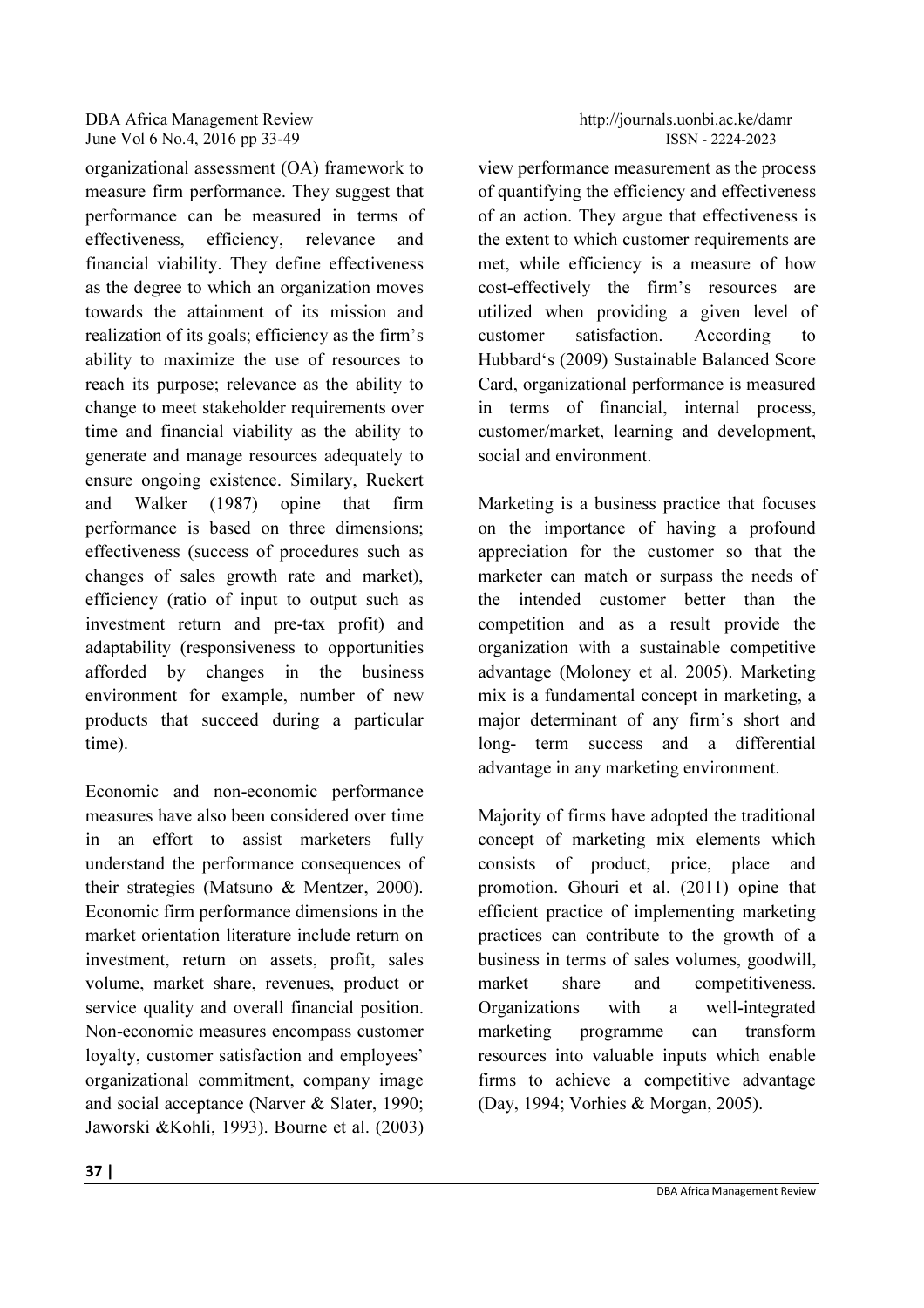According to Avlonitis and Gournatis, (1999) marketing practices are defined in terms of marketing capabilities, competencies, efficiency, strategies and marketing orientation. Kotler (2003) asserts that marketing strategies are procedures by which firms react to situations of market and internal forces that enable firms to achieve their goals and objectives in their target markets through product, price, place and promotion decisions. Ellis (2005) contends that marketing practices comprises the firm's management of the marketing mix variables, the value of its market research, the appropriateness of its positioning strategies and the nature of its marketing goals. To deploy market orientation and achieve superior firm performance, a well-designed marketing functional process comprising the Ps of marketing is required for superior firm performance. Firms with distinctive marketing practices can outdo their competitors by reaching and satisfying target customers more effectively and efficiently.

The extant literature indicates a blurred link between market orientation and marketing practices (Akimova, 2000). As a result, some scholars have used the market orientation and marketing mix interchangeably (Oyedijo, et al. 2012). However, Ellis (2005) argues that market orientation is external as it is concerned with markets and the implementation of the marketing concept while marketing practices are concerned with the performance of the marketing functions and activities within the firm. Specifically, marketing practice is concerned with the efficient management of the marketing mix elements. Marketing practices have also been described as the connecting link that can transform a new solution, develop new

approaches of communication, and provide the right range of the pricing strategies and places products at the right time and for the target customers (Shin, 2012). In this regard, previous scholars suggested that market orientation influences firm performance indirectly through intervening variables and this relationship should be explored further (Pelham, 1997; Slater & Narver, 1994b).

Extant literature shows that firms with a high degree of market orientation leads to outcomes such as short term improvement in sales and profitability growth, market share, new product success, customer satisfaction, efficiency, effectiveness and return on assets (Kirca, et al. 2005; Langat et al. 2012; Njeru & Kibera, 2014). While the initial studies hypothesized a direct market orientation and performance relationship (Kohli & Jaworski, 1990; Narver & Slater, 1990), later studies proposed a mediated (Day & Wensley, 1988; Han et al. 1998; Hult, et al. 2005) or moderated (Chou, 2009; Matsuno, Mentzer, & Rentz, 2000; Njeru & Munyoki, 2014) approach. Market orientation has been found to indirectly influence performance through innovativeness, customer outcomes (loyalty and perceived quality) and new product development proficiency (Kirca et al. 2005). Some studies further suggest that factors such as superior customer value, lower relative costs, proficiency in customer relationship management and supply chain management mediate the market orientation and performance relationship (Narver & Slater, 1994; Martin & Grbac, 2003; Srivastava et al.1999).

Akimova (2000) studied 221 Ukranian firms and combined market orientation measures as a guiding philosophy of the firm and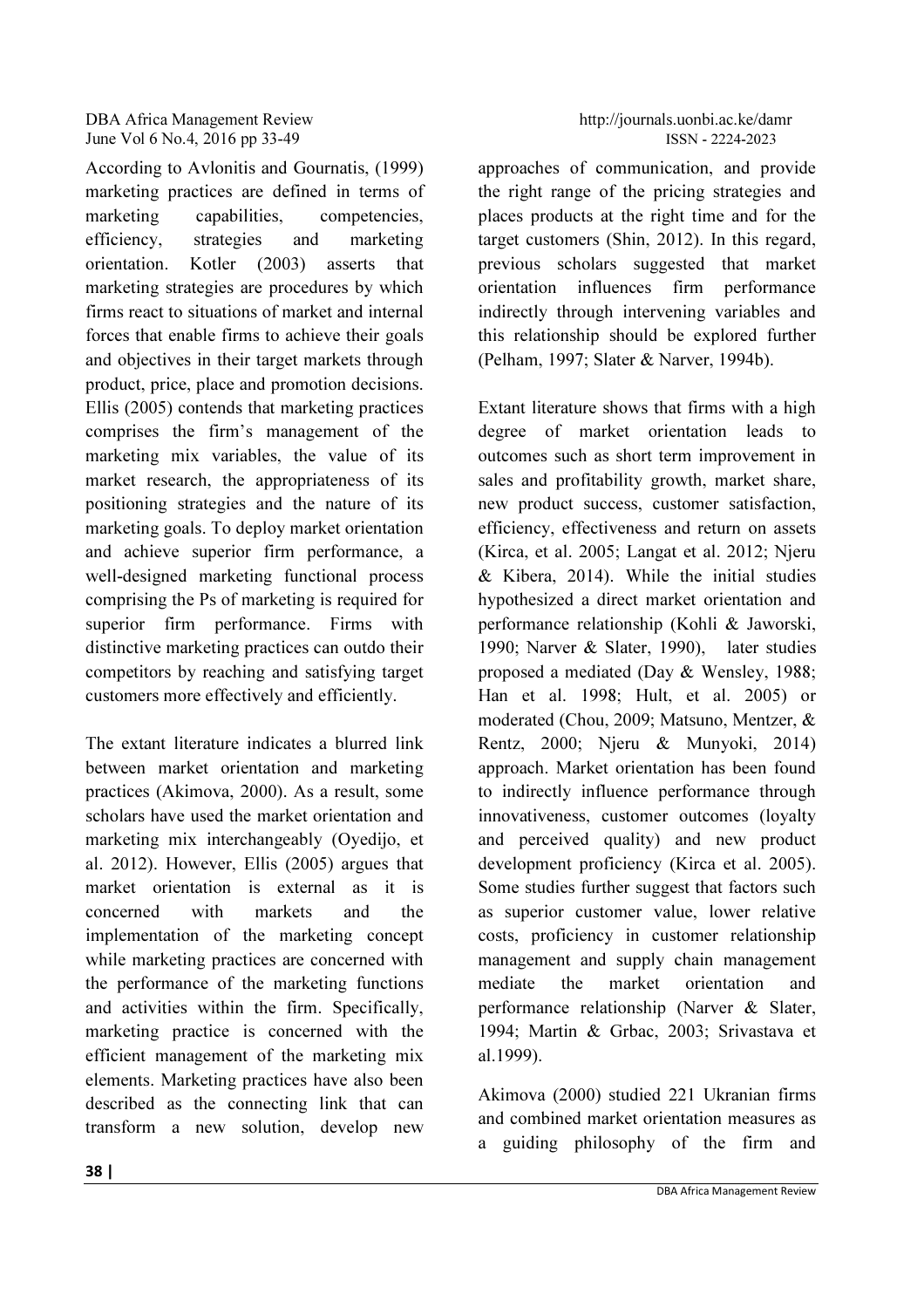marketing practices measures such as product promotion and positioning. The study findings showed that managers who placed extra emphasis on marketing activities such as product, promotion and positioning strategies scored significantly higher on competitive advantage measures than those who emphasized on production or selling activities. Moreover, firms adopting the marketing practices enjoyed higher profits, greater sales volume and better return on investments. The study concluded that firms require well-designed marketing functional strategies and processes to implement the market orientation so as to achieve superior performance.

In another study, Bodlaj and Rojsek (2010) studied 325 manufacturing and selected services industries companies in Slovenia and concluded that firms should raise their level of market orientation by timely recognition of changes in customer needs and wants and buying behaviour of existing and potential customers in order to enhance knowledge about customers. They suggested that this can only be done through effective adoption of marketing mix to selected target markets; taking corrective steps in the case of customer complaints as soon as possible; and quick response to competitor activities. Shin's (2012) study on 285 Korean organizations also concluded the link between market orientation and business performance is indirect. The findings indicated that without the marketing mix capabilities, market orientation measured by customer orientation, competitor orientation or inter-functional coordination dimension did not directly contribute to better firm performance. The study concluded that, as critical mediators, the product and marketing communication capabilities adequately link market orientation and business performance.

Oyedijo at al., (2012) study investigated the impact of marketing practices on firm performance of 160 small business enterprises in Lagos Nigeria and found a strong positive relationship between the marketing practices and organization performance measured in terms of customer satisfaction and retention. In the same vein, Ayanda and Adefemi's (2012) study investigated the relationship between marketing practices and performance of 117 businesses in Nigeria and concluded entrepreneurial businesses that had good marketing practices performed more efficiently than those without.

The reviewed extant literature shows diverse definitions of what constitutes market orientation, marketing practices and firm performance. While some scholars draw a clear distinction between market orientation and marketing practices constructs (Ellis, 2005), others fail to distinguish between the two concepts (Akimova, 2000) and have used the term interchangeably. Firm performance definition and measurements have also been controversial with some scholars advancing a direct relationship between market orientation and performance and others supporting the view of an indirect relationship. There is therefore a theoretical and practical need for empirically investigation this relationship. The hypothesis to be tested is:

> The relationship between market orientation and firm performance is significantly mediated by marketing practices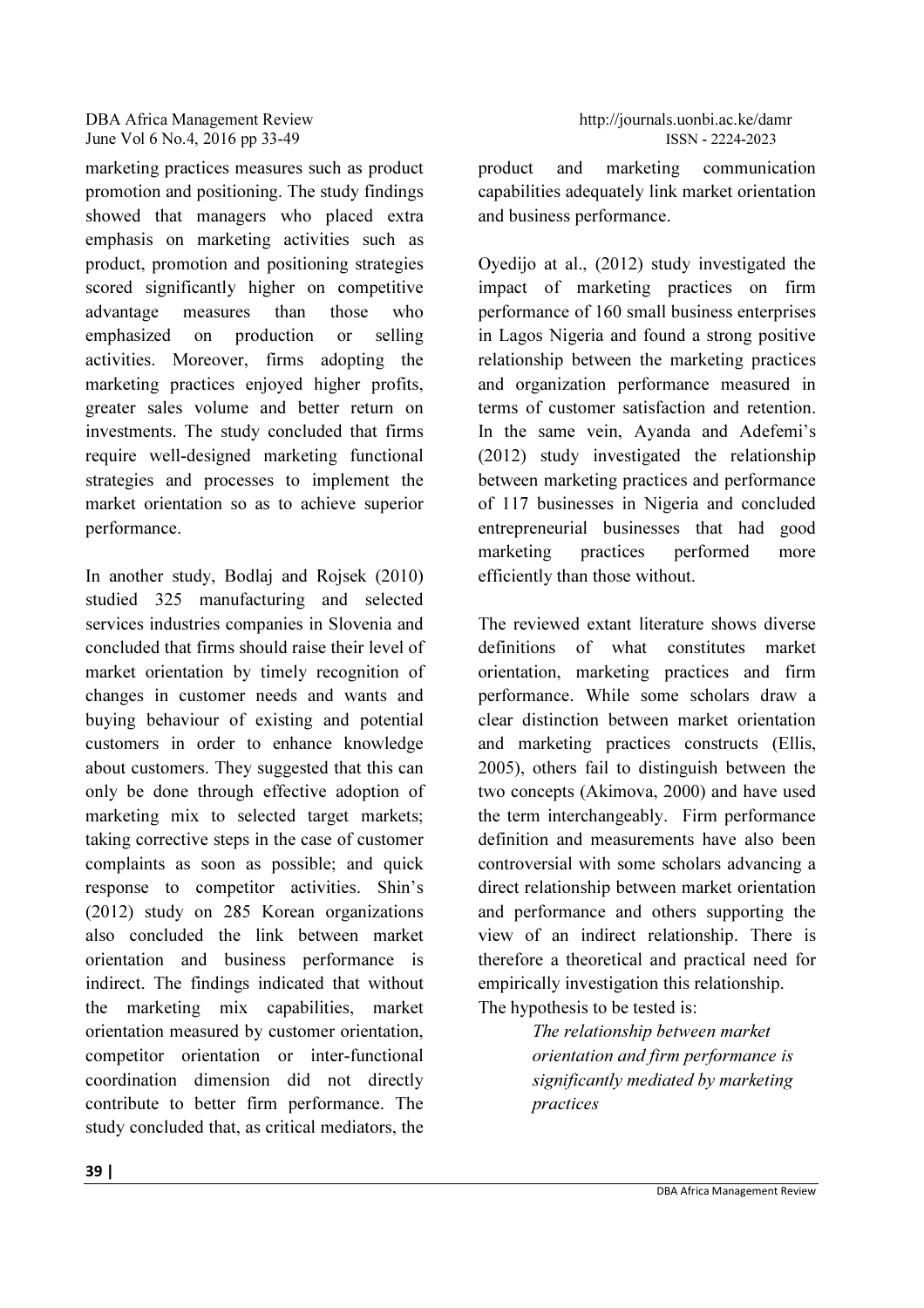# Research Methodology

A descriptive-cross sectional survey design was used in this study. The study targeted a sample of 104 firms in category A and D of firms registered with the Kenya Association of Tour Operators as at July 2012. Secondary data were collected from publicly available sources while primary data were collected using a semi-structured questionnaire anchored on a 5 point Likert type scale ranging from 1 (not at all) to 5( to a very large extent). The respondents were the chief executives, marketing managers and owners of the tour firms.

Cronbach's Alpha coefficient was used to test reliability of the research instrument. A pilot

test was conducted to enhance validity of the study. The research instruments were developed using measures from previous studies with minor adjusts to reflect the Kenyan tourism context (Narver & Slater, 1990; Lasthaus et al.1999; Morgan et al. 2009; Lada, 2009).

# Results and Discussion

The study set out to establish the influence of marketing practices on the market orientation and performance relationship of tour firms in Kenya. The pertinent responses were analyzed using mean scores and the corresponding standard deviation. Table 1 summarizes the pertinent results.

|                              |    |              | <b>SD</b>                                            |  |  |
|------------------------------|----|--------------|------------------------------------------------------|--|--|
|                              |    | <b>Score</b> |                                                      |  |  |
| Customer orientation         | 59 | 4.32         | .692                                                 |  |  |
| Competitor orientation       | 59 | 4.33         | .712                                                 |  |  |
| Inter-functional             | 58 | 4.31         | .718                                                 |  |  |
| coordination                 |    |              |                                                      |  |  |
|                              | 59 | 4.32         | .707                                                 |  |  |
| Product                      | 60 | 4.14         | .666                                                 |  |  |
| Price                        | 59 | 4.01         | .782                                                 |  |  |
| Place                        | 59 | 4.43         | .682                                                 |  |  |
| Promotion                    | 59 | 4.07         | .756                                                 |  |  |
| Probe                        | 60 | 4.29         | .724                                                 |  |  |
|                              | 59 | 4.19         | .722                                                 |  |  |
| <b>Customer satisfaction</b> | 59 | 4.18         | .766                                                 |  |  |
| Customer retention           | 59 | 4.23         | .964                                                 |  |  |
| Employee satisfaction        | 59 | 3.62         | 1.25                                                 |  |  |
| Effectiveness                | 58 | 4.15         | .880                                                 |  |  |
| Efficiency                   | 59 | 4.13         | .871                                                 |  |  |
| Relevance                    | 59 | 4.19         | .876                                                 |  |  |
| Financial viability          | 59 | 4.32         | .773                                                 |  |  |
| Average score                |    |              |                                                      |  |  |
| <b>Overall mean scores</b>   |    |              |                                                      |  |  |
|                              |    | 58           | N<br><b>Item Description</b><br>Mean<br>4.18<br>4.23 |  |  |

Table 1: Summary of Market Orientation, Marketing Practices and Firm Performance

vurce: Primary data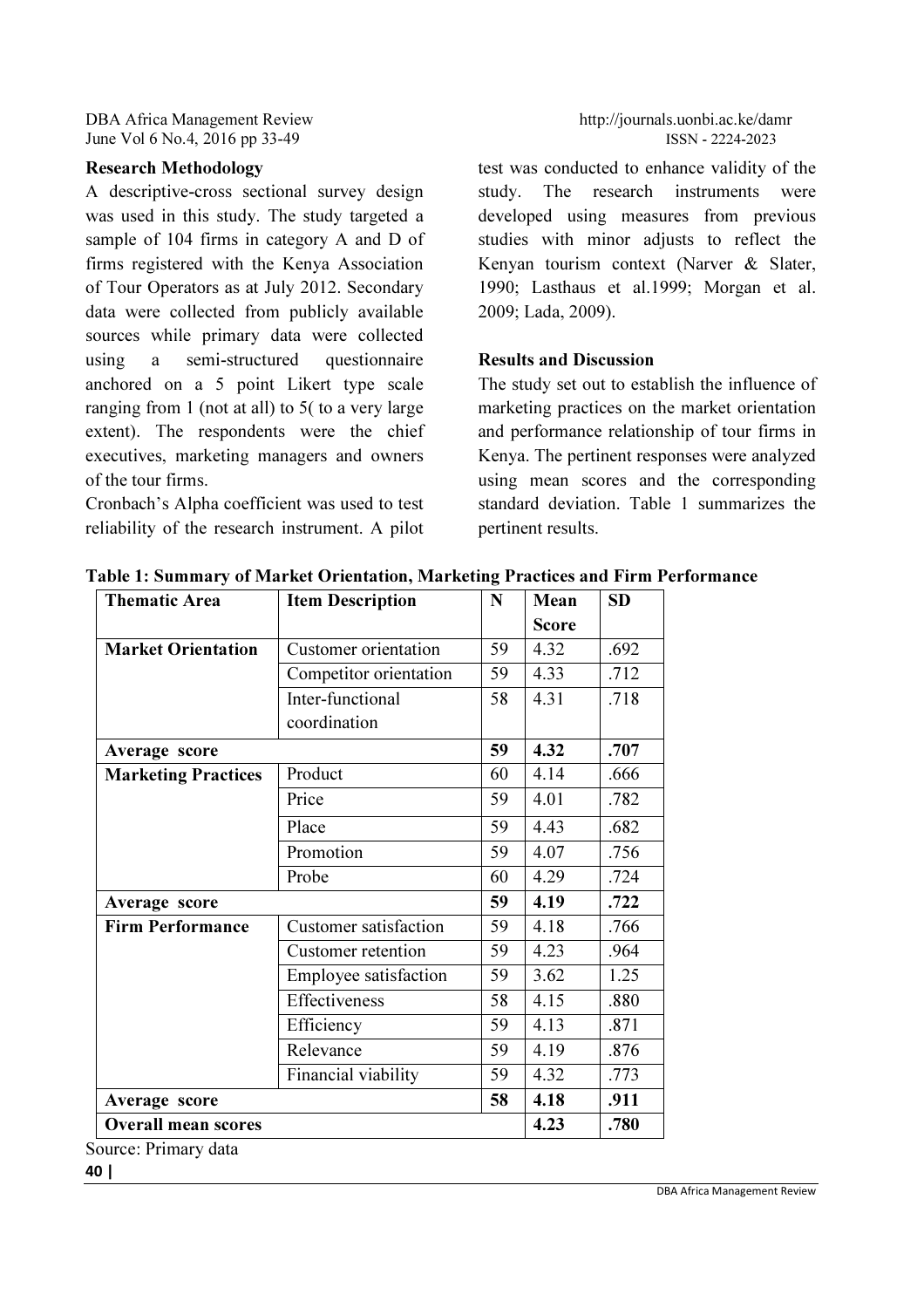The results in Table 1 reveal that the average mean scores for the selected study variables were 4.23 and SD .780. The results show that market orientation had highest mean scores of 4.32, SD=.707 (to a large extent) followed by marketing practices with an average mean score of M=4.19, SD=.722. The relatively low overall mean score was recorded by firm performance (M=4.18, SD=.911). The implies that the tour firms have developed on organizational culture that delivers superior

value to customers, implemented marketing mix practices effectively and efficiently and recorded high performance.

# Regression Analysis and Hypothesis Testing

The study set out to assess the influence of marketing practices on the relationship between market orientation and firm performance. Baron and Kenny's (1986) method was used to test for mediation.

The pertinent results are shown in Table 2.

| Table 2: Results of Firm Performance on Market Orientation |                      |
|------------------------------------------------------------|----------------------|
|                                                            | <b>Model Summary</b> |

|                                                   |                                             |         |                 |      |                     |                          | Std. Error of the |          |  |  |
|---------------------------------------------------|---------------------------------------------|---------|-----------------|------|---------------------|--------------------------|-------------------|----------|--|--|
| Model                                             | R                                           |         | R Square        |      |                     | <b>Adjusted R Square</b> |                   | Estimate |  |  |
|                                                   |                                             | .575(a) |                 | .330 |                     | .310                     |                   | .04353   |  |  |
|                                                   | Anova                                       |         |                 |      |                     |                          |                   |          |  |  |
|                                                   |                                             | Sum of  |                 |      |                     | Mean                     |                   |          |  |  |
| Model                                             |                                             | Squares |                 |      | Df                  | Square                   | F                 | Sig.     |  |  |
| $\mathbf{1}$                                      | Regressi<br>$\alpha$                        |         | .031            |      | 1                   | .031                     | 16.272            | .000     |  |  |
|                                                   | Residual                                    |         | .063            |      | 33                  | .002                     |                   |          |  |  |
|                                                   | Total                                       |         | .093            | 34   |                     |                          |                   |          |  |  |
|                                                   |                                             |         |                 |      | <b>Coefficients</b> |                          |                   |          |  |  |
|                                                   |                                             |         | Un-standardized |      |                     | Standardized             |                   |          |  |  |
| Model                                             |                                             |         | Coefficients    |      | Coefficients        | t                        | Sig.              |          |  |  |
|                                                   |                                             |         | B               |      | Std. Error          | Beta                     |                   |          |  |  |
| $\mathbf{1}$                                      | (Constant)<br>market                        |         |                 | .456 | .101                |                          | 4.499             | .000     |  |  |
|                                                   | orientation                                 |         |                 | .458 | .114                | .575                     | 4.034             | .000     |  |  |
| <b>Predictors: (Constant), Market Orientation</b> |                                             |         |                 |      |                     |                          |                   |          |  |  |
|                                                   | <b>Dependent Variable: Firm Performance</b> |         |                 |      |                     |                          |                   |          |  |  |

Source: Primary Data.

The results in Table 2 show that market orientation explained 33 % of the variation in

firm performance  $(R^2 = .330)$ . The results indicate that the overall model is statistically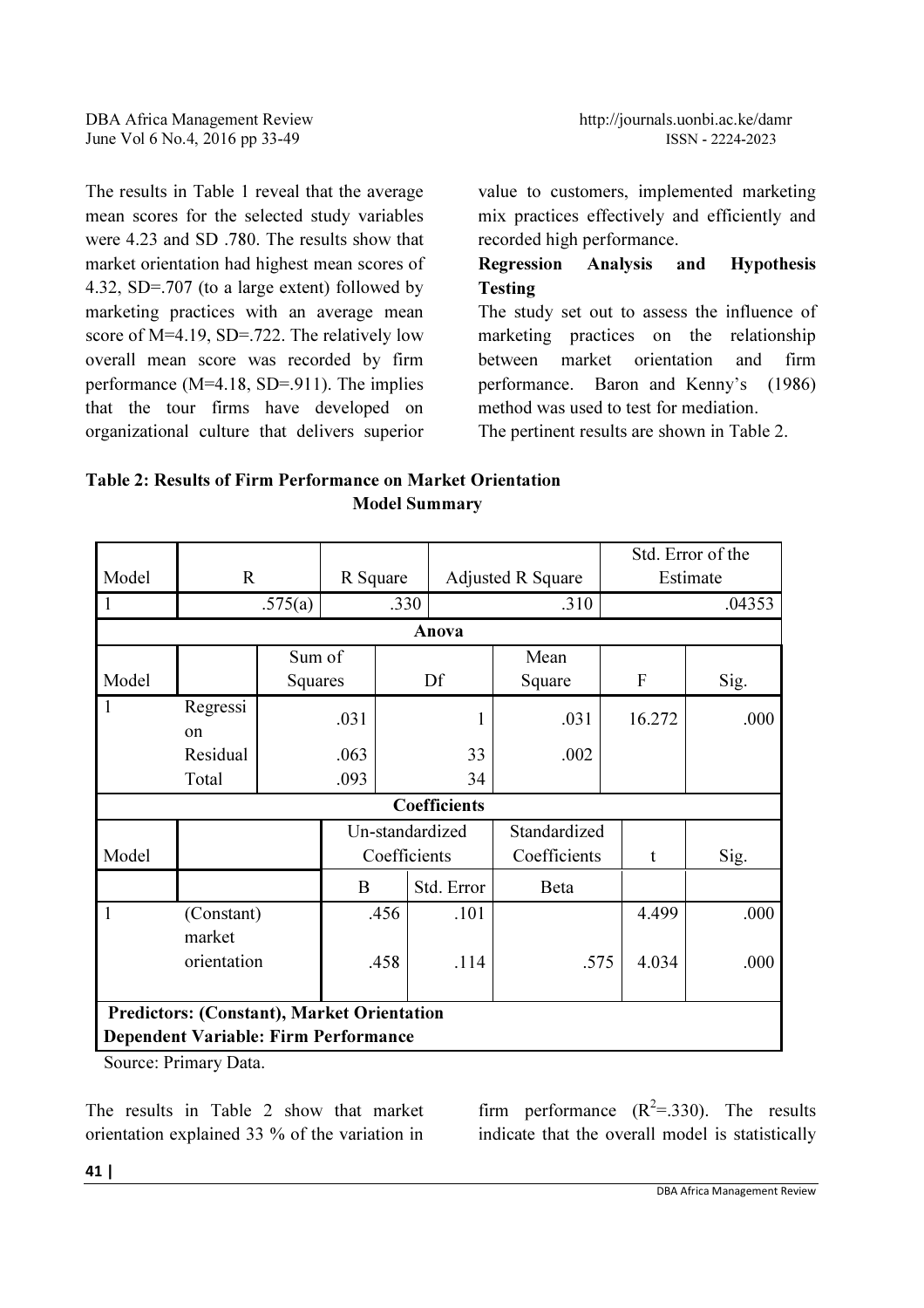significant at  $\alpha$ =.05. The first step implies that market orientation is significant predictor of firm performance.

 In the second step, a regression analysis to assess the relationship between market

orientation and marketing practices was conducted. In this step, market orientation was treated as the independent variable and marketing practices as the dependent variable. The results are summarized in Table 3.

|                                                   |                                                 |                | Adjusted R |                 |       |                            |        |  |                       |  |
|---------------------------------------------------|-------------------------------------------------|----------------|------------|-----------------|-------|----------------------------|--------|--|-----------------------|--|
| Model                                             | $\mathbf R$                                     | R Square       |            | Square          |       | Std. Error of the Estimate |        |  |                       |  |
|                                                   | .201                                            | .040           |            | .020            |       |                            | .08813 |  |                       |  |
| <b>ANOVA</b>                                      |                                                 |                |            |                 |       |                            |        |  |                       |  |
| Model                                             |                                                 | Sum of Squares |            | Df              |       | Mean Square                | F      |  |                       |  |
|                                                   | Regressio<br>$\mathsf{n}$                       | .015           |            | 1               |       | .015                       | 1.941  |  | .17<br>$\overline{0}$ |  |
|                                                   | Residual                                        | .357           |            | 46              |       | .008                       |        |  |                       |  |
|                                                   | Total                                           | .372           |            | 47              |       |                            |        |  |                       |  |
|                                                   |                                                 |                |            | Coefficients    |       |                            |        |  |                       |  |
|                                                   |                                                 |                |            |                 |       | Standardize                |        |  |                       |  |
|                                                   |                                                 |                |            | Un-standardized |       | d                          |        |  |                       |  |
| Model                                             |                                                 |                |            | Coefficients    |       | Coefficients               | t      |  | Sig.                  |  |
|                                                   |                                                 |                |            |                 | Std.  |                            |        |  |                       |  |
|                                                   |                                                 |                | B          |                 | Error | Beta                       |        |  |                       |  |
|                                                   | (Constant)                                      |                |            | .607            | .160  |                            | 3.788  |  | .000                  |  |
|                                                   |                                                 | .254           | .182       | .201            | 1.393 |                            | .170   |  |                       |  |
| <b>Predictors: (Constant), Market Orientation</b> |                                                 |                |            |                 |       |                            |        |  |                       |  |
|                                                   | <b>Dependent Variable: Market Mix Practices</b> |                |            |                 |       |                            |        |  |                       |  |

#### Table 3: Regression Results of Marketing Practices on Market Orientation Model Summary

Source: Primary Data.

The results in Table 3 reveal that market orientation explains 4 % of the variation in marketing practices  $(R^2 = .040)$ . The results of the overall model indicates that the relationship between market orientation and marketing practices is positive though not statistically significant at  $\alpha$ =.05 (F=1.941, pvalue=.170). This means that market orientation may not predict marketing practices outcome of the tour firms. The beta coefficients indicate that no statistically significant linear relationship between marketing practices and market orientation was detected (β=.201, p=.170).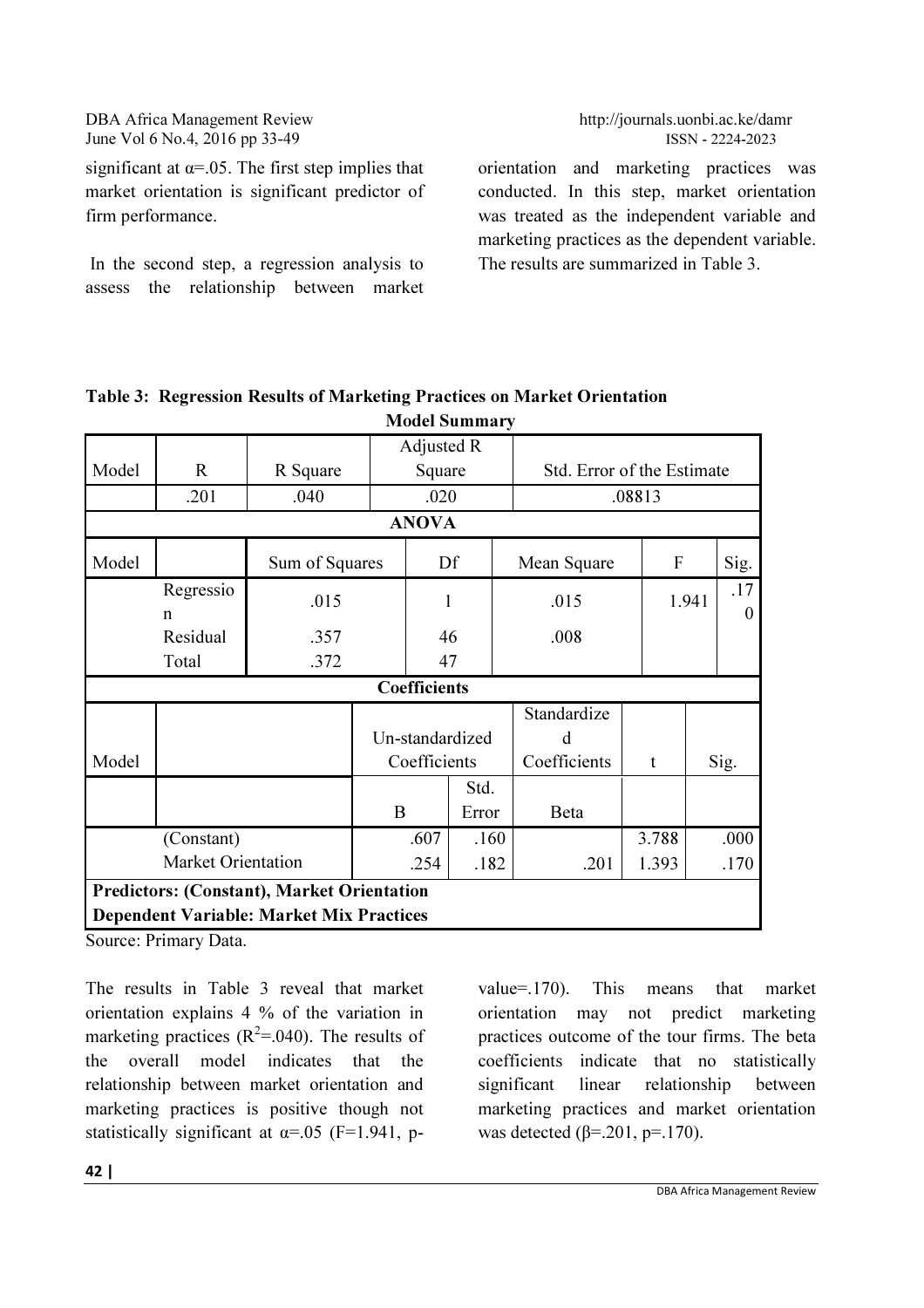In the third step a regression analysis was performed and the betas examined for the strength, direction and significance of the relationship. In step one, firm performance was regressed on the marketing practices and in step two, and firm performance was regressed on market orientation to assess if

there was a significant change. When controlling for the effects of the marketing practices on firm performance, the effect of the market orientation on the firm performance should no longer be statistically significant at  $\alpha$ =.05. The relevant results are summarized in Table 4.

Table 4: Regression Results of Firm Performance on Marketing Practices and Market **Orientation** 

|                        |             |                      |                |                                                                |                         | <b>Model Summary</b> |        |        |              |              |                |              |      |
|------------------------|-------------|----------------------|----------------|----------------------------------------------------------------|-------------------------|----------------------|--------|--------|--------------|--------------|----------------|--------------|------|
|                        |             |                      |                |                                                                |                         | Std.                 |        |        |              |              |                |              |      |
|                        |             |                      |                |                                                                |                         | Error of             |        |        |              |              |                |              |      |
| Mode                   |             |                      |                | <b>Adjusted</b>                                                |                         | the                  |        |        |              |              |                |              |      |
| I                      | $\mathbf R$ |                      | $\mathbf{R}^2$ | <b>Estimate</b><br><b>R</b> Square<br><b>Change Statistics</b> |                         |                      |        |        |              |              |                |              |      |
|                        |             |                      |                |                                                                |                         |                      | $R^2$  |        | $\mathbf{F}$ | df           | df             | Sig. F       |      |
|                        |             |                      |                |                                                                |                         |                      | Change |        | Change       | $\mathbf{1}$ | $\overline{2}$ | Change       |      |
| $\mathbf{1}$           | .554(a)     |                      | .307           |                                                                | .286                    | .04492               |        | .307   | 14.193       | $\mathbf{1}$ | 32             |              | .001 |
| $\overline{2}$         | .796(b)     |                      | .634           |                                                                | .611                    | .03317               |        | .327   | 27.698       | 1            | 31             |              | .000 |
|                        |             |                      |                |                                                                |                         | <b>ANOVA</b>         |        |        |              |              |                |              |      |
|                        |             |                      | Sum of         |                                                                |                         | Mean                 |        |        |              | Significance |                |              |      |
| <b>Model</b>           |             |                      | <b>Squares</b> |                                                                | Df                      | <b>Square</b>        |        | F      |              |              | p-value        |              |      |
| 1                      | Regressio   |                      | .029           |                                                                | 1                       | .029                 |        | 14.193 |              | .001         |                |              |      |
|                        | n           |                      |                |                                                                |                         |                      |        |        |              |              |                |              |      |
|                        | Residual    |                      | .065           |                                                                | 32                      | .002                 |        |        |              |              |                |              |      |
|                        | Total       |                      | .093           |                                                                | 33                      |                      |        |        |              |              |                |              |      |
| $\overline{2}$         | Regressio   |                      | .059           |                                                                | $\overline{2}$          | .030                 |        |        |              |              | .000           |              |      |
|                        | n           |                      |                |                                                                |                         |                      |        |        | 26.867       |              |                |              |      |
|                        | Residual    |                      | .034           |                                                                | 31                      | .001                 |        |        |              |              |                |              |      |
|                        | Total       |                      | .093           |                                                                | 33                      |                      |        |        |              |              |                |              |      |
|                        |             |                      |                |                                                                |                         | Coefficients         |        |        |              |              |                |              |      |
|                        |             | <b>Unstandardize</b> |                |                                                                |                         | <b>Standardized</b>  |        |        |              |              |                | Significance |      |
|                        |             | d Coefficients       |                |                                                                | Coefficients<br>t-value |                      |        |        |              | p-value      |                |              |      |
|                        |             |                      |                | Std.                                                           |                         |                      |        |        |              |              |                |              |      |
|                        |             | B                    |                | Error                                                          |                         | Beta                 |        |        |              |              |                |              |      |
| (Constant)             |             | .173                 |                | .095                                                           |                         |                      |        |        | 1.815        |              |                | .079         |      |
| Marketing<br>practices |             | .337                 |                | .067                                                           |                         | .551                 |        |        | 5.073        |              |                | .000         |      |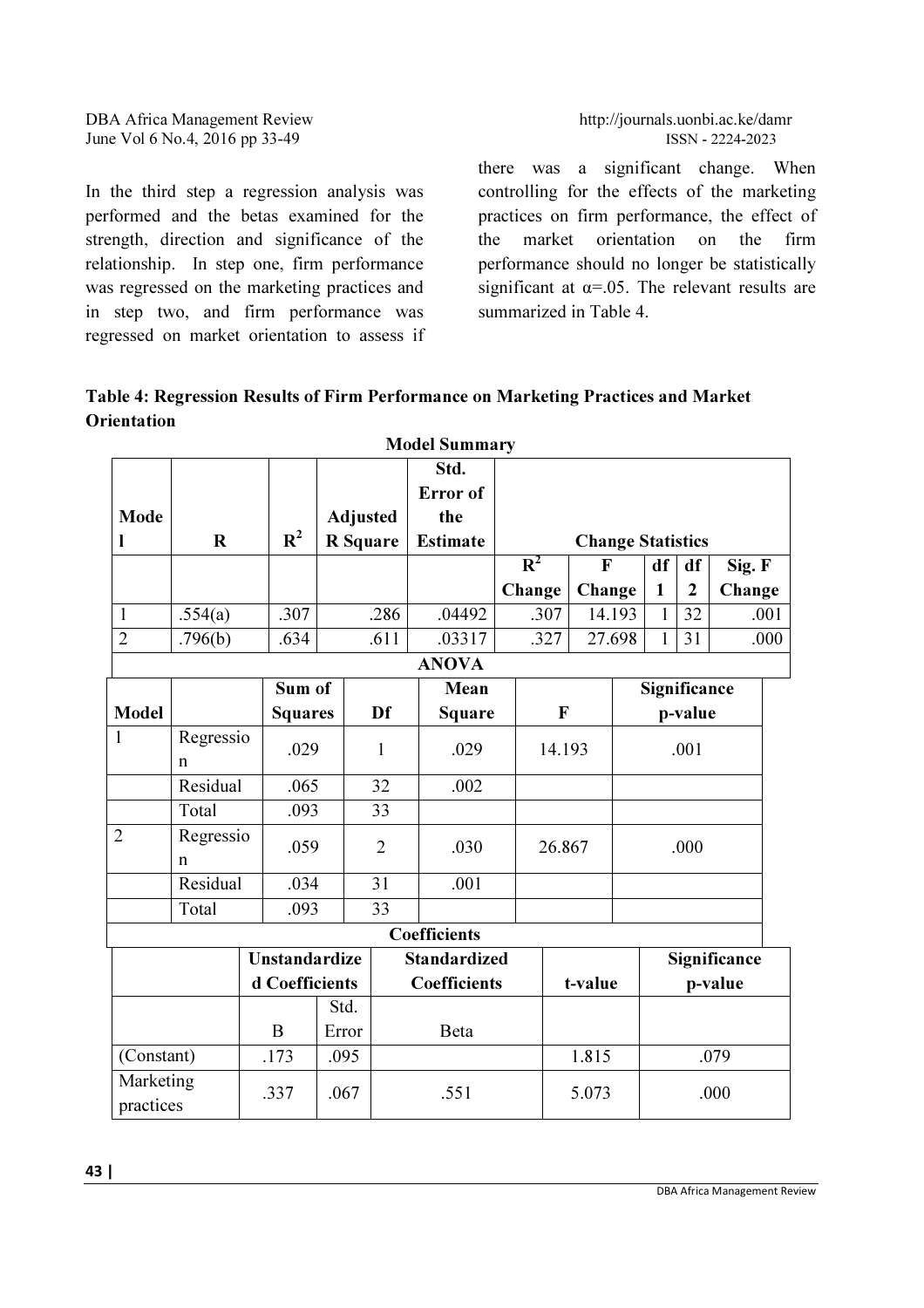| Market<br>Orientation                | .459 | .087 | .572                                                       | 5.263 | .000 |
|--------------------------------------|------|------|------------------------------------------------------------|-------|------|
| Dependent Variable: Firm performance |      |      | <b>Predictors: Marketing Practices, Market Orientation</b> |       |      |

Source: Primary Data.

The results in Table 4 show that marketing practices explained 31% of the variation in firm performance  $(R^2 = 0.307)$ . At step 2, market orientation, added significantly to the firm performance as the variation increased from .307 to .634  $(R^2 \text{ change} = .327 \text{ p} - )$ value=.000). The results revealed that the variance explained by marketing practices is significant  $(F=14.193, p-value=0.01)$ . The

results also revealed that the regression coefficients for market orientation reduced from .575 to .572 when marketing practices were added to the regression model suggesting that marketing practices may be exerting a partial mediating effect. Table 5 presents a summary of the mediated regression analysis.

| Table 5: Summary of Mediating Effect of Marketing Practices on the Relationship |
|---------------------------------------------------------------------------------|
| between Market Orientation and Firm Performance                                 |

|                             |      |                | R             |      | Significanc |
|-----------------------------|------|----------------|---------------|------|-------------|
|                             |      |                | <b>Square</b> |      | e           |
| <b>Step</b>                 | R    | $\mathbf{R}^2$ | change        | B    | (p-value)   |
| <b>Analysis one:</b>        |      |                |               |      |             |
| Firm performance on         | .575 | .330           |               | .575 | .000        |
| market orientation          |      |                |               |      |             |
| Analysis two:               |      |                |               |      |             |
| Marketing practices         |      |                |               | .201 | .170        |
| on                          | .201 | .040           |               |      |             |
| market orientation          |      |                |               |      |             |
| Analysis three:             |      |                |               |      |             |
| Step 1: Firm performance on | .554 | .307           |               | .551 | .000        |
| marketing practices         |      |                |               |      |             |
| Step 2: Firm performance on | .796 | .634           | .327          | .572 | .000        |
| market orientation          |      |                |               |      |             |
| $\mathbf{r}$                |      |                |               |      |             |

Source: Primary Data.

The results in Table 5 show that the correlation between market orientation and performance was moderate and statistically significant at  $\alpha$ =.05 (r=.575, p-value=.000) while that of marketing practices on market orientation was weak and not statistically significant ( $r = 0.201$ ,  $p$ -value= $(170)$ .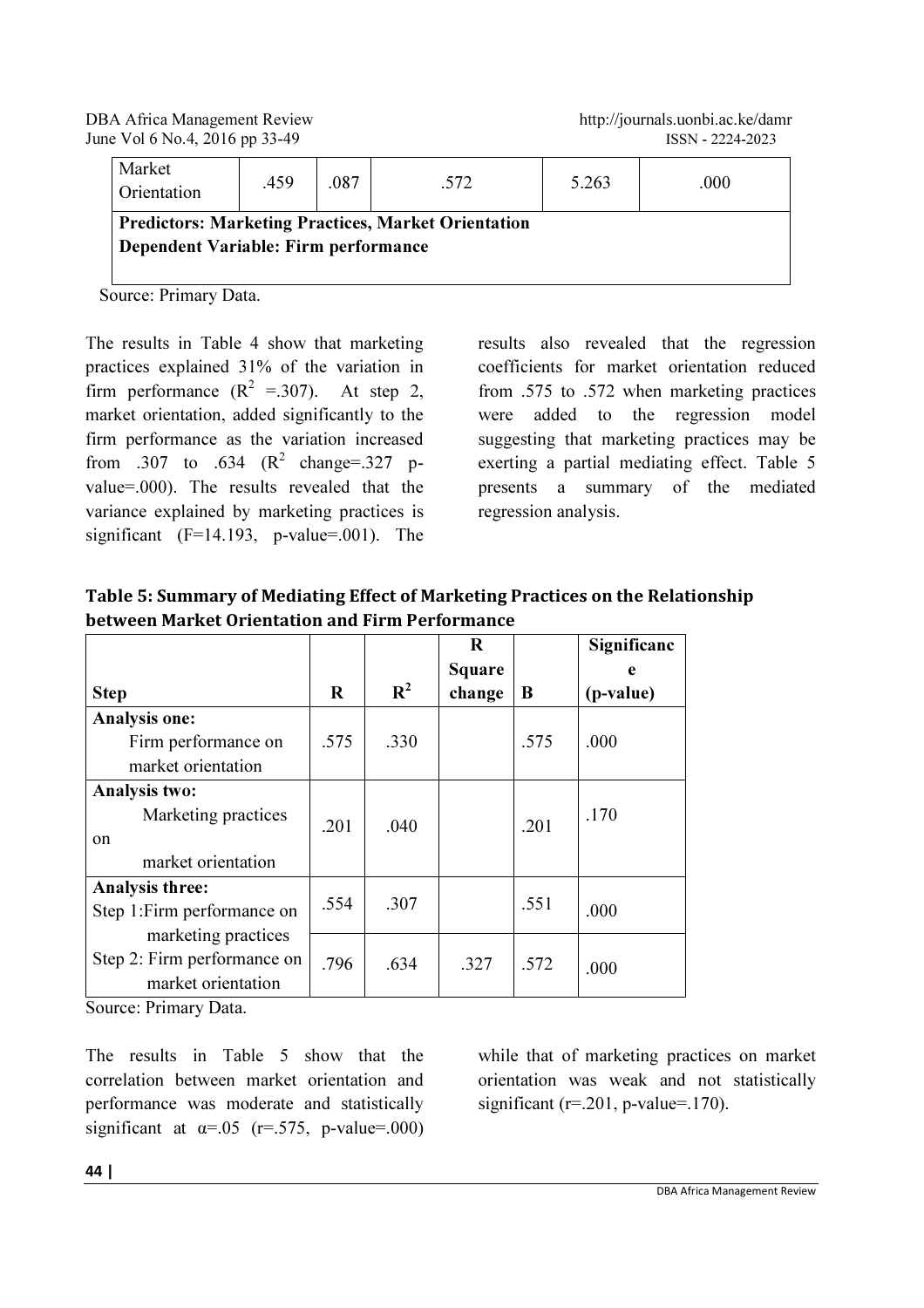DBA Africa Management Review June Vol 6 No.4, 2016 pp 33-49

http://journals.uonbi.ac.ke/damr http://journals.uonbi.ac.ke/damr ISSN - 2224-2023

The mediated relationship is represented in Figure 1.



Figure 1 (b) Part B: Path Diagram for Mediation Effect of Marketing Practices

The results support the hypothesis that market orientation significantly influences performance through marketing practices. The pertinent results show that  $R^2$  increased from .307 to .634 when marketing practices were included (.307+.327=.634). The results imply that marketing practices explain an additional 32.7% of the variation in firm perfor The results indicate that the effect of market orientation on firm performance in the final step of the analysis (path c') is statistically significant at  $\alpha=0.05$ . The regression coefficient declined from β=.575 in path "a" to  $\beta = .572$  in path c' and was statistically significant at  $\alpha$ =0.05. This implied partial mediation. That is, marketing practices ance through marketing practices. The<br>t results show that  $R^2$  increased from<br>.634 when marketing practices were<br> $1(.307+.327=.634)$ . The results imply<br>keting practices explain an additional<br>of the variation in firm perform Figure 1 (b) Part B: Path Diagram for Mediation Effect of Marketing Practices<br>
The results support the hypothesis that market<br>
orientation significantly influences<br>
performance through marketing practices. The<br>
pertinent

orientation and firm performance.

#### **Discussions**

Something that market<br>
influences<br>
increased from<br>
increased from<br>
practices were<br>
influence of the study was to assess the<br>
e results imply<br>
influence of marketing practices on the<br>
man additional<br>
influence of marketing The objective of the study was to assess the influence of marketing practices on the market orientation and performance relationship. The study established a positive and statistically significant relationship between market orientation and performance of the tour firms surveyed in Kenya. This implies that to achieve superior performance, firms need to be operate on a customer lead approach, be competitor oriented and strengthen inter-functional integration so as to create superior customer value and enhance performance. market orientation and performance<br>relationship. The study established a positive<br>and statistically significant relationship<br>between market orientation and performance<br>of the tour firms surveyed in Kenya. This<br>implies that firms need to be operate on a customer lead approach, be competitor oriented and strengthen inter-functional integration so as to create superior customer value and enhance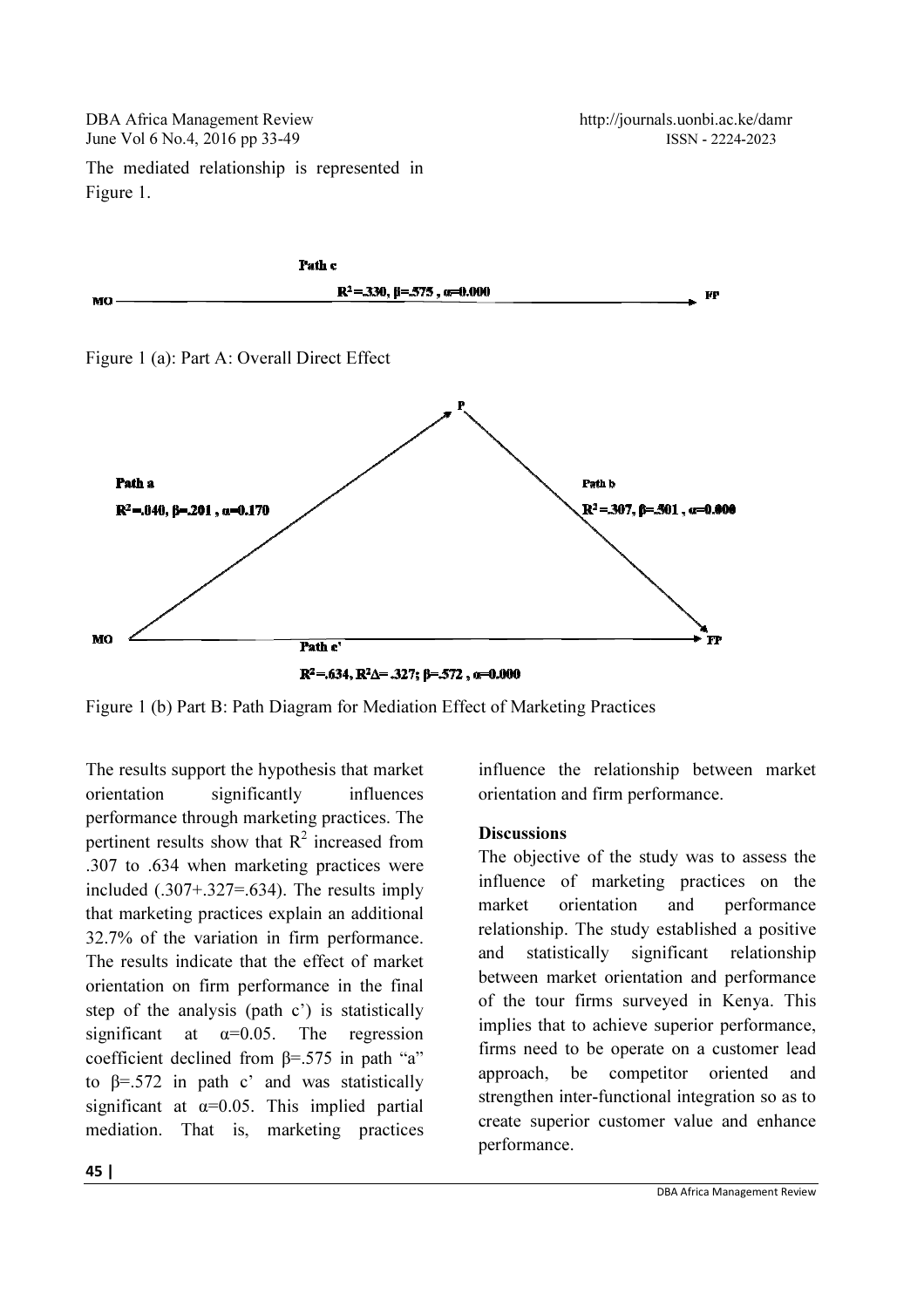Marketing practices are the controllable factors that managers can alter to meet company goals and objectives leading a firm's competitive position. The study established the influence of marketing practices on the relationship market orientation and performance relationship. This calls managers to efficiently and effectively implement marketing practices which in turn can enable firms achieve a competitive advantage and superior performance.

# **Conclusions**

The study provides support for the hypothesized relationship between market orientation, marketing practices and performance. The study validates previous assertion that firms that are market orientated firms are better equipped to satisfy customer needs and preferences and have superior performance. This is consistent with extant literature that increased market orientation leads to increased firm performance (Narver & Slater, 1990; Mahmoud, 2011). The framework of the mediated model gives a deeper understanding on the market orientation and performance relationship in a developing country context.

The sample of this study is confined to the tour firms thus limits generalizability of results to other firms. Future research should consider examining whether the relationships reported differ across sectors, non- profit organization, include additional variables and other business orientations which would provide better understanding of market orientation and performance relationship in a developing economy such as Kenya.

# Implications of the research findings

The study adds to the existing market orientation literature by assessing the influence of marketing practices on the market orientation and performance relationship. The results suggest that market orientation is likely to predict firm performance through intermediate routes such as marketing practices which in turn result to enhanced firm performance. The study also underscores the importance of managerial emphasis on the creation of market oriented firms. The market orientation concept can assist managers develop an organization culture that supports behaviors that are consistent with market orientation to develop relevant marketing strategies to are geared towards creating customer value, desired levels of growth; market share and as a result achieve desirable levels of firm performance. The tourism industry plays a key economic factor in delivering the vision 2030 agenda. The market orientation concept as a strategic marketing model and implementation of marketing practice is of great interest to policy makers whose objective is to growth and sustainability of the tourism sector.

# **References**

- Akimova, I. (2000), Development of market orientation and competitiveness of Ukrainian firms. *European Journal of Marketing, 34(9/10),* 1128-1148.
- Avlonitis, G.J., & Gounaris, S.P. (1999), Marketing orientation and its determinants: An empirical analysis. *European Journal of Marketing*, *33(11/12),*1003-1137.
- Ayanda, A.M., & Adefemi, B.J. (2012), Marketing mix as a determinant of entrepreneurial business performance. *International Journal of Business and Management, 7(1),* 205-213.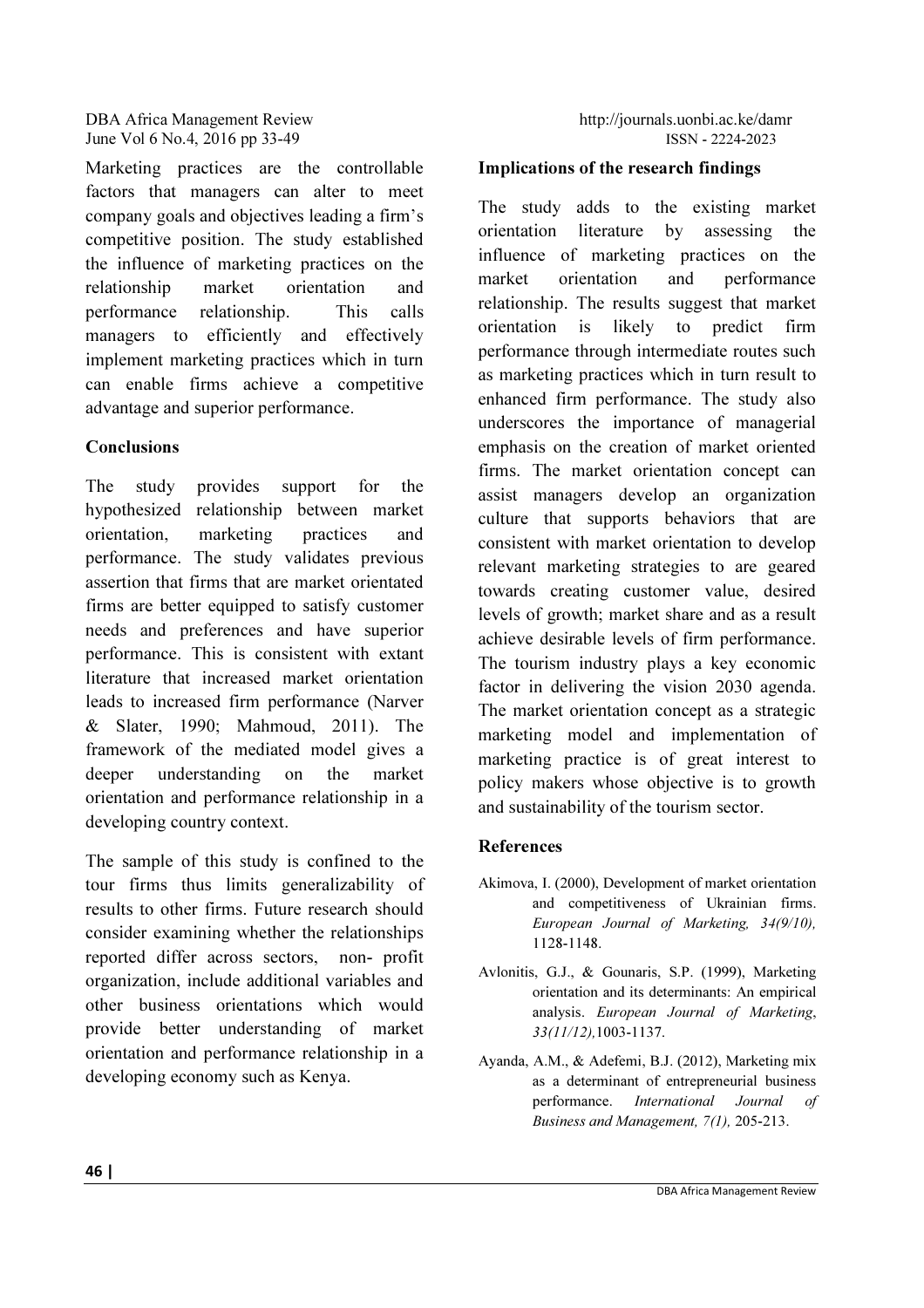- Baker,W.E., & Sinkula, J.M. (1999), The synergistic effect of market orientation and learning orientation on organizational performance. *Journal of Academy of Marketing Science, 27(4),* 411-427
- Baker, W.E., & Sinkula, J.M.(2005), Environmental marketing strategy and firm performance: Effects on new product performance and market share. *Journal of Academy of Marketing Science, 33(4),* 461-475
- Bodlaj, M., & Rojsek, I. (2010), The market orientation of Slovenian companies: Two-group comparisons. *Economic and Business Review*, *12(2),* 89-108.
- Budeanu, A. (2009), Environmental supply chain management in tourism: The case of large tour operators. *Journal of Cleaner Production*,*17(6),*1385-1392.
- Bourne, M., Neely, A., Mills, J., & Platts, K. (2003), Implementing performance measurement systems: A literature review. *International Journal of Business Performance Management*, *5(1),* 1-24.
- Chang, T.Z., & Chen, S.J. (1998), Market orientation, service quality and business profitability: *A conceptual model and empirical evidence. Journal of Services Marketing, 12(4),* 246- 264.
- Day, G. S. (1994), The capabilities of market-driven organizations. *Journal of Marketing, 58 (October),* 37-52.
- Day, G. S., & Wensley, R. (1988), Assessing advantage: A framework for diagnosing competitive superiority. *Journal of Marketing*, *52(2),*1-20.
- Deshpande, R., Farley, J.U., & Webster F.E.(1993), Corporate culture, customer orientation and innovativeness in Japanese firms; A qauadrad analysis. *Journal of Marketing*. *57(1*), 23-37.
- Dieke, P.U.C.(2001), *Marketing the Tourism Product in Africa, In Alphonso Ogbuehi (ed), Advancing Knowledge Management in African Business*. Philadelphia: St. Joseph's University, 275-282.

- Diamantopoulos, A & Hart,S. (1993), Linking market orientation and company performance: Preliminary evidence on Kohli and Jaworski's Framework. *Journal of Strategic Marketing, 1(2),* 93-122
- Dornier, R., & Selmir, N. (2012), Perceived performance in the French tour operating industry. International Business Research, 5(1), 34-48
- Ellis, P.D. (2005), Market orientation and marketing practice in a developing economy. *European Journal of Marketing*, *39(5/6),* 629-645.
- Ghouri, A. M., Khan, N. R., Malik, M. A. & Razzaq, A. (2011), Marketing practices and their effects on firm's performance: Findings from small and medium sized catering and restaurants in Karachi. *International Journal of Business and Management, 6(5),* 251-259.

Greenley, G.E. (1995), Market orientation and company performance: empirical evidence

from UK companies, *British Journal of Management, 6(1),* 1-13.

- Han, J.K., Namwoon, K., & Srivastava, R.K. (1998), Market orientation and company performance: Is innovation a missing link?. *Journal of Marketing, 62(10),*30-45.
- Harris, L.C. (2001), Market orientation and performance: objective and subjective empirical evidence from UK companies. *Journal of Management Studies, 38(1)*, 17-43
- Harrison, D. (2001), *Tourism and the Less Developed World:Issues and Case Studies*. Wallingford:CABI.
- Homburg, C., & Pflesser, C. (2004), A Strategy implementation perspective of market orientation. *Journal of Business Research, 57(12),* 1331-1340.
- Hubbard, G. (2009), Measuring organizationl performnce: Beyond the triple line, *Business Strategy and Environment*, (18) 177-191
- Hult, G.T., & Ketchen, D.J. (2001), Does market orientation matter? A test of the relationship between positional advantage and performance. *Strategic Management Journal, 26 (12),* 1173-1181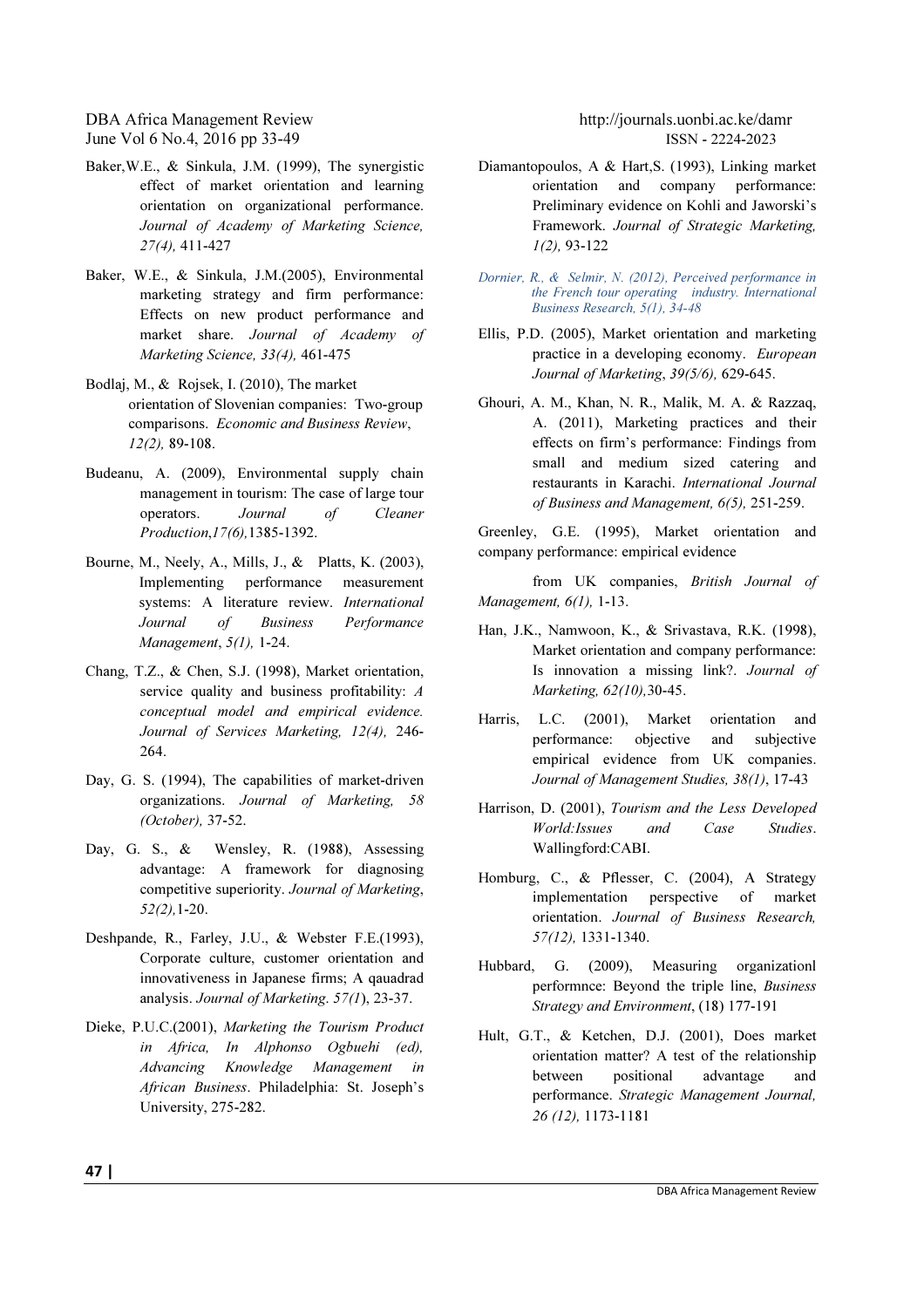- Jaworski, B.J., & Kohli, A.K. (1993), Market orientation: Antecedents and consequences. *Journal of Marketing*, *57(30),* 53-70.
- Kaplan, R.S., & Norton, D.P. (1996), Using the Balance Scorecard as a strategic

 management system. *Harvard Business Review*,*74(1*), 75-85.

- Kirca, A.H., Jayachandran, S., & Bearden, W.O.(2005), Market orientation:A metaanalytic review and assessment of its antecedents and performance. *Journal of Marketing*, *69(2),* 24-42.
- Kohli, A.K., & Jaworski, B. J. (1990), Market orientation: The construct, research propositions and managerial implications. *Journal of Marketing*, *54(2),* 1-18.
- Kotler, P. (2003), *Marketing Management.* (11th ed.). Engle-wood Cliffs, NJ: PH.
- Kumar,V., Jones, E., Venkatesan, R., & Leone, R.P (2011), Is market orientation a source of sustainable competitive Adantage or simply the cost of competing. Journal of Marketing, (75)
- Langat, C., Chepkwony, J., & Kotut, C.S. (2012), Market orientation and firm performance in the manufacturing sector in Kenya. *European Journal of Business and Management, 4(1),* 20-27.
- Langfield-Smith, K., & Chenhall, R. H.,(2007), Multiple perspectives of performance measures. *European Management Journal, 25(4),* 266-282.
- Lusthaus, C., Adrien, M., Anderson, G.,& Fred C.F.(1999), *Enhancing organizational performance: A tool for self assessment.*  International Development Research Centre, Ottawa, ON.Canada.
- Mahmoud, M.A (2011), Market orientation and business peroamcne among SME's in Ghana. *International Business Reseach*,4(1), 241-251
- Martin, J.H.,& Grbac, B. (2003), Using supply chain to leverage a firm's market orientation. *Industrial Marketing Management*, *32(1),* 25- 38.

- Matear, S., Osborne, P., Garret, T., & Gray, B. (2002), How does market orientation contribute to service firm performance? An examination of alternative mechanisms, *European Journal of Marketing, 36(9/10),* 1058-1075
- Matsuno, K., & Mentzer, J.T. (2000), The effects of strategy type on the market orientationperformance relationship. *Journal of Marketing, 64(4),* 1-16.
- Maydeu-Olivares, A., & Lado, N. (2003), Market orientation and business economic performance: A mediated model. *European Journal of Marketing, 14(3),* 284-309
- Moloney,S., Fahy, J.& McAleer, S. (2005), Market orientation: A study in the Irish context. *Irish Journal of Management, 26 (1*), 41.
- Narver, J.C., & Slater, S.F. (1990), The effects of market orientation on business profitability. *Journal of Marketing, 54(4),* 20-35.
- Narver, J.C., & Slater, S.F. (1994), Market orientation, customer value, and superior performance. *Business Horizons, 37(2),* 22-28.
- Ngai, J.C.H., & Ellis, P. (1998), Market orientation and business performance: some evidence from Honh Kong. *International Marketing Review, 15(2),* 119-139
- Njeru, W.G. (2013), *Market orienttion, marketing practices, firm characteristics, external environment and performance of tour firms in Kenya*, (Unpublished Doctoral Thesis), University of Nairobi, Kenya.
- Njeru,W.G.,& Munyoki, J.M.(2014), Market Orientation, external environement and performanc eof tour firms in Kenya, *Prime Jornal of Business Administration and Management, 4(7)*,1515-1525.
- Njeru, W.G., & Kibera, F.N. ( 2014), The perceived effects of the three components of market orientation on the performance of tour firms in Kenya, *Eurpoean Scientific Journal, 10(25),* 266-285
- Oyedijo, A., Idris, A.A.,& Aliu, A.A. (2012), Impact of marketing practices and the performance of small business enterprises: Empirical evidence from Nigeria. *European Journal of*